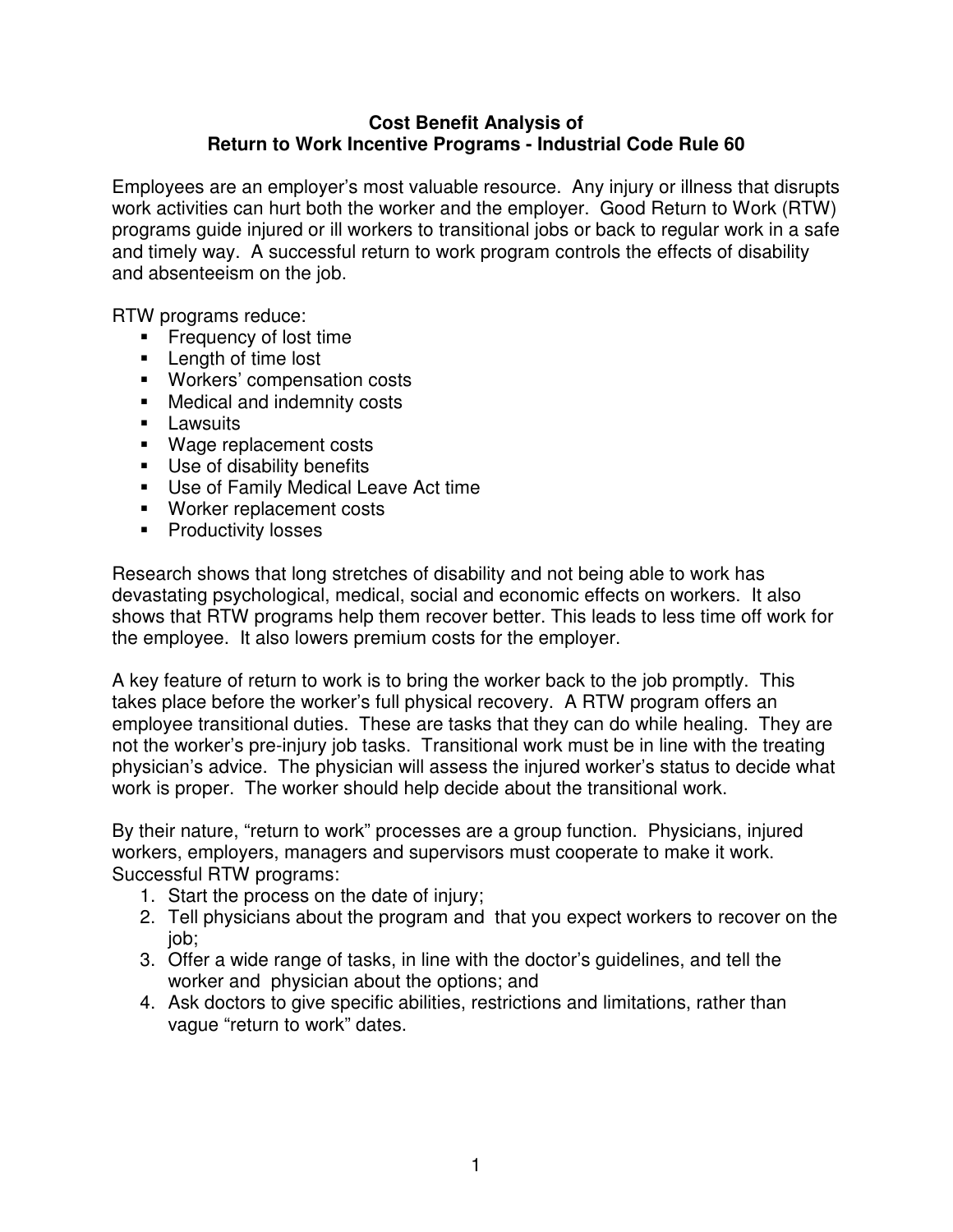## **Research on Return to Work models**

Bernacki and Tsai report on 10 years of tracking the Johns Hopkins Workers' Compensation Program. In this program, safety professionals, adjusters, and medical and nursing providers work together to prevent accidents. They also quickly assess and treat injured or ill workers. Then, workers return to productive work through broad use of jobs with restricted or modified duties.

During the 10 years covered by the study, lost-time claims decreased 73%. Medicalonly claims dropped 61%. The total days of temporary total disability benefits paid per 100 employees shrunk from 163 in 1992 to 37 in 2002. Total workers' compensation expenses, including all medical, indemnity and administrative costs, fell from \$0.81 per \$100 payroll in 1992 to \$0.37 per \$100 of payroll in 2002. This is a 54% decrease. The authors found that workers' compensation costs can be reduced over a multi-year period by using a network of skilled health care providers to address worker needs. They also noted the need for constant contact among all parties.<sup>1</sup>

The return to work program at Principle Financial Group saved over \$1 million in five years. This program employed four staff members. The staff met with injured workers soon after the onset of the disability to assess the worker's skills, abilities and restrictions. Employees in the program worked as little as two hours a day and gradually increased their work hours to a comfortable level. Over 4 years, 70 employees took part in the program. It saved over \$700,000 in disability claims, and nearly \$45,000 in reduced need for temporary workers. The study found that the best way to control costs is to:

- Intervene as soon as possible after an injury occurs; and
- $\blacksquare$  Help employees return to work early in the recovery process.<sup>2</sup>

The value of RTW programs does not vary by industry classification. Two very different companies showed that aggressive return to work strategies sharply reduced workers' compensation costs. Roto-Rooter Services Co. workers' compensation costs ranged from \$1.40 million to \$1.85 million each year. In 1993, after the launch of their RTW program, this figure dropped to \$365,000. Gibson Greetings also put this program in place. They reduced workers' compensation costs from over \$400,000 in 1991 to under \$50,000 in 1992.

While the companies are different, they apply return-to-work programs in the same way. The programs apply to all employees who miss time, even if the illness or injury is not job-related. The firms also try to find meaningful work options for recovering employees who cannot perform their usual tasks. The research noted that effective programs:

- **Have written return to work programs**
- Apply them consistently;

 $\overline{\phantom{a}}$ 1 Bernacki, E. and Tsai, Shan. Ten Years' Experience Utilizing an Integrated Workers' Compensation Management System to Control Workers' Compensation Costs; Journal of Occupational & Environmental

Medicine, 45(5), May 2003: 508-516.<br><sup>2</sup> Masengarb, L. "The Value of Early Intervention." *HRfocus*, January 1996. 73(1):22-23.